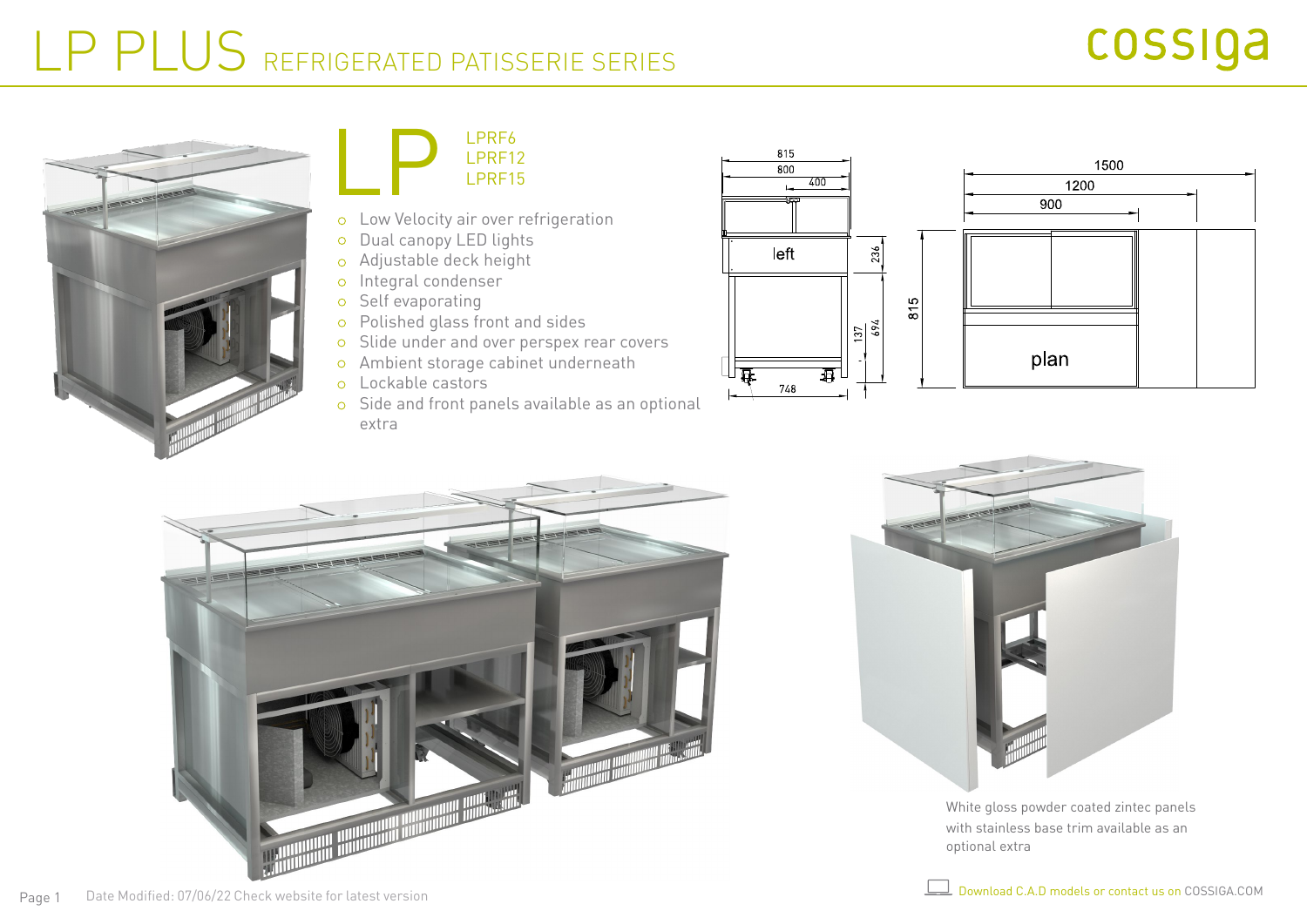# LP PLUS REFRIGERATED PATISSERIE SERIES

## cossiga

### CABINET DIMENSIONS & SPECIFICATIONS

| <b>MODEL</b> | <b>CABINET</b>       |      | SHELVING              | SHELVING            | OPERATING<br><b>TEMP</b> | <b>SHELF</b> | <b>BASE</b><br><b>TRAY</b> | <b>TOTAL</b><br>FOOD | <b>DISPLAY</b><br>$M^2$ | INTERNAL<br>VOLUME |      | FREQUENCY REFRIGERANT | POWER |              | <b>CONNECTION</b><br>ELECTRICAL POWER<br><b>CORD 2200MM</b> |                  | <b>VOLTAGE</b>      | PACKED FOR SHIPPING |                       |                      |                |        |
|--------------|----------------------|------|-----------------------|---------------------|--------------------------|--------------|----------------------------|----------------------|-------------------------|--------------------|------|-----------------------|-------|--------------|-------------------------------------------------------------|------------------|---------------------|---------------------|-----------------------|----------------------|----------------|--------|
|              | LENGTH DEPTH<br>[MM] | [MM] | <b>HEIGHT</b><br>[MM] | <b>WEIGHT</b><br>KG |                          | DEG C        | WXD                        | WXD                  | 100MM<br><b>UNITS</b>   |                    |      |                       |       | KW /<br>230V | AMP                                                         | NZ/AUS<br>10 AMP | <b>UK</b><br>13 AMP |                     | <b>LENGTH</b><br>[MM] | <b>DEPTH</b><br>[MM] | HEIGHT<br>[MM] | WEIGHT |
| LPRF9        | 900                  | 815  | 1180                  | 175                 | <b>BASE</b>              | $3 - 9$      | N/A                        | 800 X 750            | 56                      | 0.48               | 0.26 | 50/60<br>HZ           | R290  | 0.87         | 3.8                                                         | 3 PIN<br>PLUG    | 3 PIN<br>PLUG       | $220 -$<br>240V     | 1000                  | 920                  | 1350           | 182    |
| LPRF12       | 1200                 | 815  | 1180                  | 223                 | <b>BASE</b>              | $3 - 9$      | N/A                        | 1100 X 750           | 77                      | 0.67               | 0.26 | 50/60<br><b>HZ</b>    | R290  | 0.96         | 4.2                                                         | 3 PIN<br>PLUG    | 3 PIN<br>PLUG       | $220 -$<br>240V     | 1300                  | 920                  | 1350           | 230    |
| LPRF15       | 1500                 | 815  | 1180                  | 270                 | <b>BASE</b>              | $3 - 9$      | N/A                        | 1400 X 750           | 98                      | 0.85               | 0.26 | 50/60<br><b>HZ</b>    | R290  | 1.04         | 4.5                                                         | 3 PIN<br>PLUG    | 3 PIN<br>PLUG       | $220 -$<br>240V     | 1600                  | 920                  | 1350           | 277    |

Maximum shelf load weight 15kg spread evenly